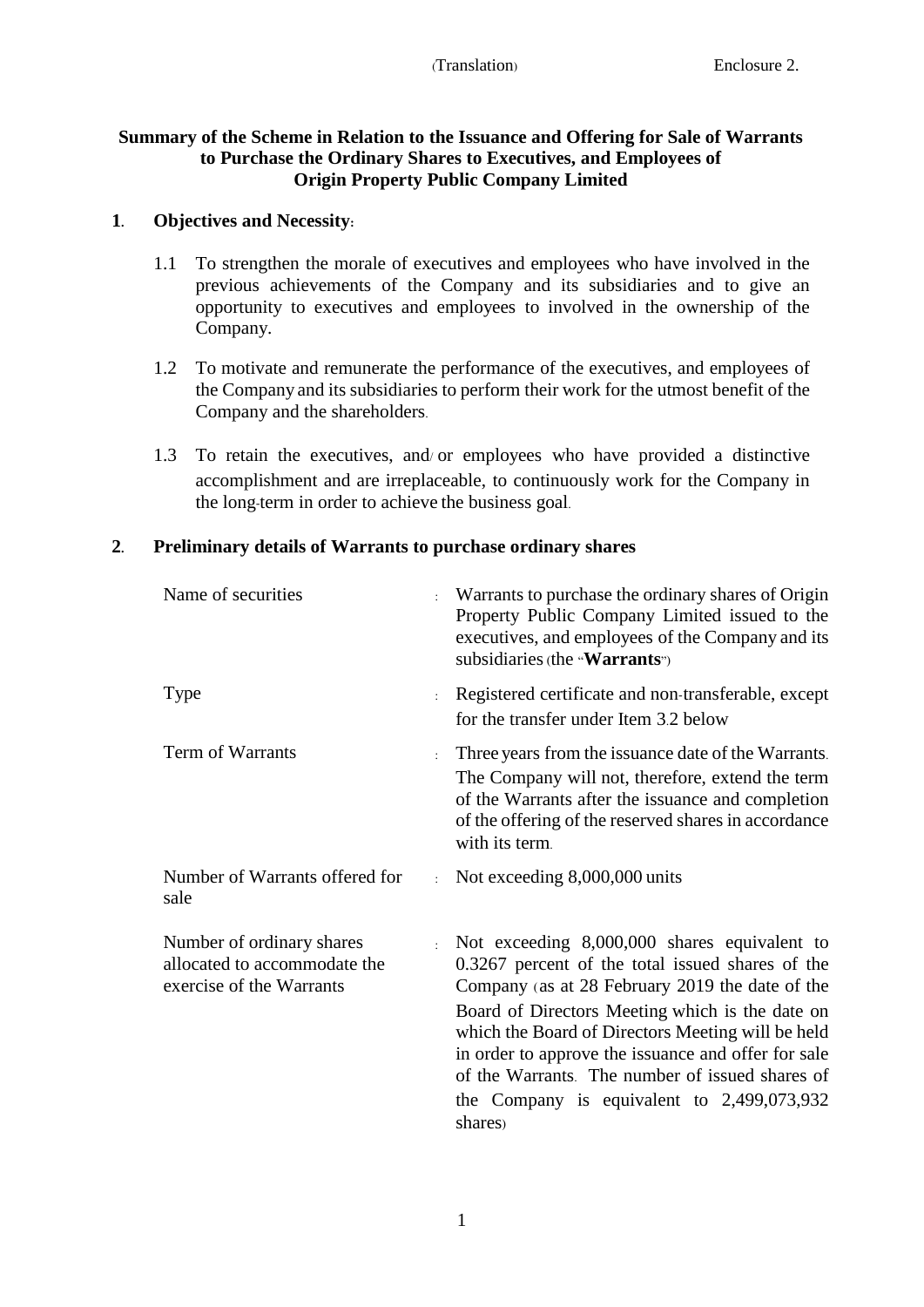| Issuance date                                               | The date to be determined by the Executive<br>Committee after the Company having been<br>approved by the shareholders' meeting.                                                                                                                                                                                                                                                                                                                                                                                                                                               |
|-------------------------------------------------------------|-------------------------------------------------------------------------------------------------------------------------------------------------------------------------------------------------------------------------------------------------------------------------------------------------------------------------------------------------------------------------------------------------------------------------------------------------------------------------------------------------------------------------------------------------------------------------------|
| Offering method                                             | The Warrants issued in this instance will be<br>offered to the executives, and employees of the<br>Company. The Executive Committee will be<br>authorized to consider and allocate the Warrants<br>under the criteria, conditions, and methods<br>specified by the shareholders meeting.                                                                                                                                                                                                                                                                                      |
| Offering price per unit                                     | THB 0 (Zero Baht)                                                                                                                                                                                                                                                                                                                                                                                                                                                                                                                                                             |
| Exercise ratio                                              | One unit of Warrant for 1 ordinary share, unless<br>the ratio is changed according to the provision on<br>the adjustment of terms and conditions of the<br>Warrants.                                                                                                                                                                                                                                                                                                                                                                                                          |
| Exercise price                                              | THB 10 per share unless the exercise price is<br>changed according to the provisions on the<br>adjustment of terms and conditions of the<br>Warrants. The exercise price is not lower than 90<br>percent of the market price in accordance with the<br>Notification of the Office of the Securities and<br>Exchange Commission No. SorChor. 39/2551 Re.<br>Calculation of Offer Price of Securities and<br>Determination of Market Price for Consideration<br>of Offer for Sale of Newly-issued Shares with low<br>price.<br>'Market price' means the weighted average of the |
|                                                             | Company's ordinary share price trading on the<br>Stock Exchange of Thailand (the "Stock<br><b>Exchange</b> " for 15 consecutive trading days prior<br>to the date on which the Board of Directors<br>Meeting resolves to propose the agenda item in<br>relation to the issuance of the newly- issued<br>ordinary shares to the shareholders meeting for its<br>approval of the issuance and offer for sale of the<br>Warrants, namely the period from 4 February 2019<br>to 25 February 2019, equivalent to Baht 7.35 per<br>share.                                           |
| Reasons and appropriateness for<br>÷<br>price determination | The exercise price is appropriate even though the<br>offered price is high; it is close to the market price<br>of the shares during the period of 15 consecutive<br>trading days prior to the date of Board of Directors<br>Meeting No. 2/2019 which was held on 25                                                                                                                                                                                                                                                                                                           |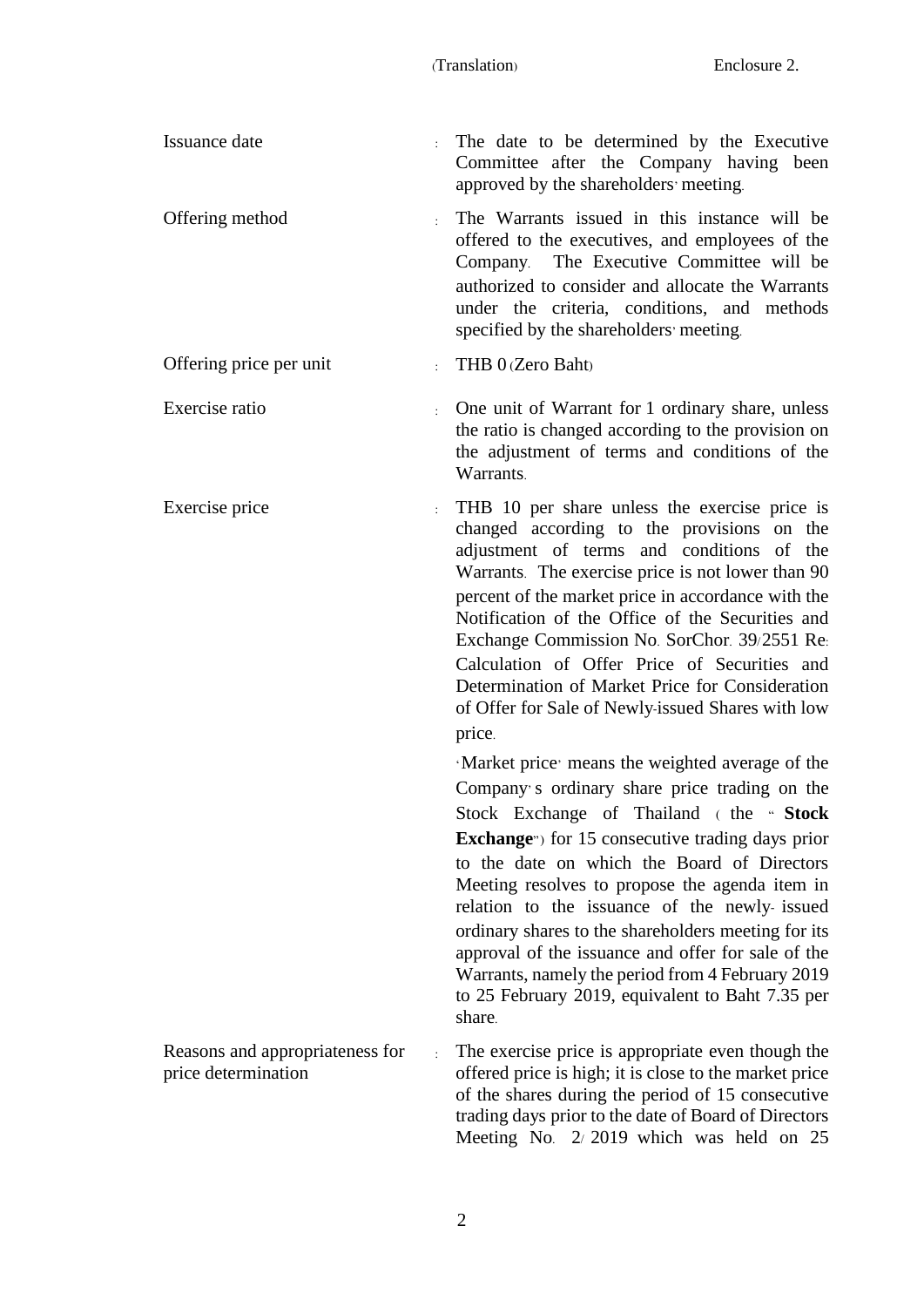February 2019, i. e. equivalent to Baht 7.35 per share.

Conditions to exercise and exercise period

: In the case that the executives, and employees fail to exercise the rights under the Warrants as specified in Item 3.2.2, the Warrant Holder may exercise the right to purchase the newly- issued ordinary shares of the Company on the Exercise Date during the four months following the issuance date of the Warrants.

"**Exercise Date**" means the last business day of every 6 months period during which the Warrant Holder may exercise the rights under the Warrants on the date in the following 4 months after the issuance date of the Warrants.

First Exercise Date is the last business day of the first month after the four-month period from the issuance date of the Warrants. The last exercise date will be the period of 5 business days before the Warrants reach the 3 years term from the issuance date of the Warrants.

| Month from the<br>issuance date | Right can be exercised<br>up to           |
|---------------------------------|-------------------------------------------|
|                                 | (percentage of the<br>Warrants allocated) |
| 4 <sup>th</sup>                 | 5 percent                                 |
| 10 <sup>th</sup>                | 10 percent                                |
| 16 <sup>th</sup>                | 25 percent                                |
| $22^{th}$                       | 50 percent                                |
| 28 <sup>th</sup>                | 75 percent                                |
| 34 <sup>th</sup>                | 100 percent                               |

The Warrants remaining from the exercise or not be exercised on the Exercise Date may be carried forward to the following Exercise Dates for the whole term of the Warrants. Nevertheless, if the term of the Warrants has expired, any Warrants remaining from the exercise will be cancelled and cease to be in effect.

" **Business Day**" means a business day of the Company.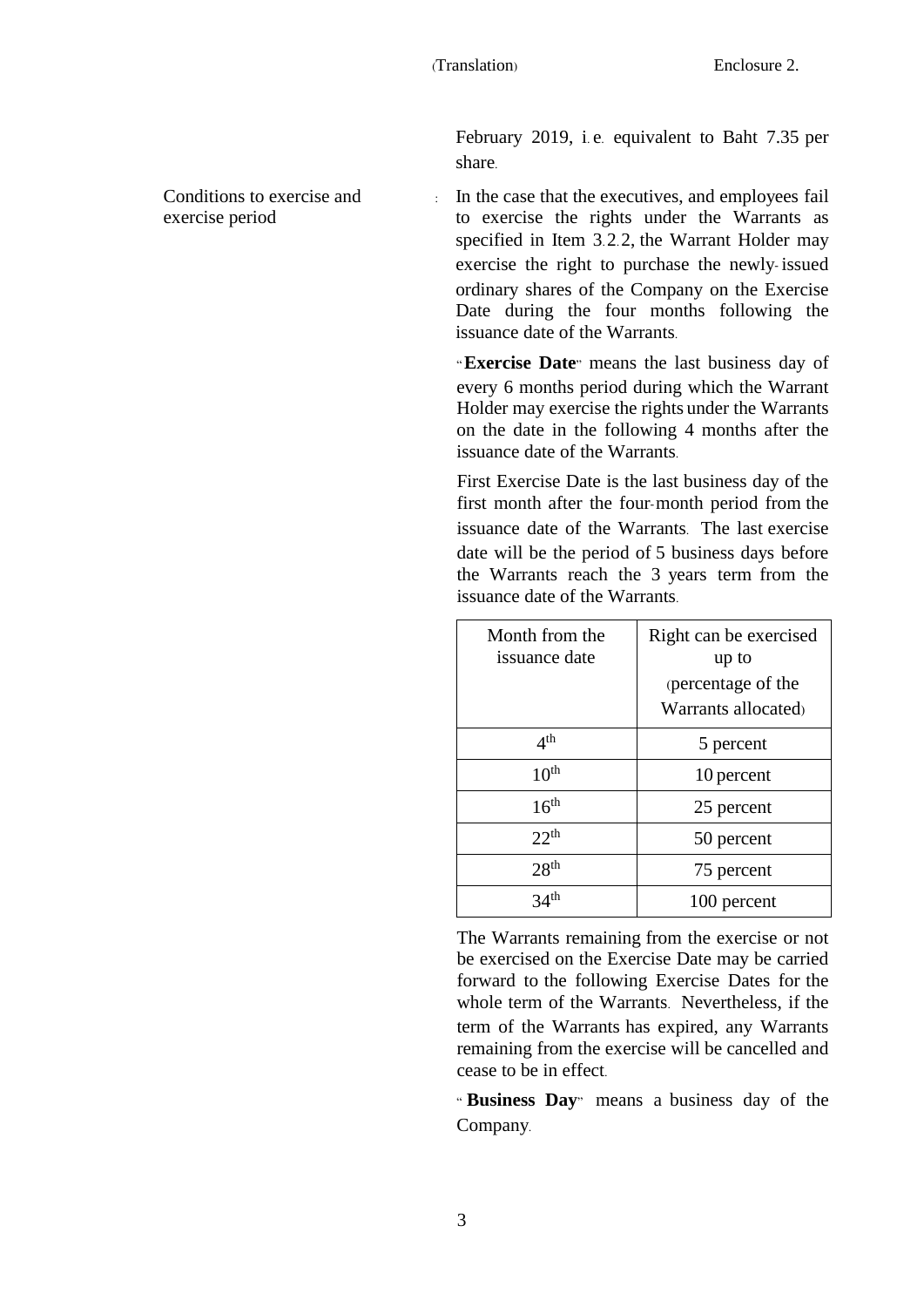| Period for notification of the<br>intention to exercise the Warrants                |                | The Warrant Holders who wish to exercise the<br>right to purchase the ordinary shares of the<br>Company shall declare the intention to exercise the<br>right between 09.00 hrs. to 15.00 hrs. on one of the<br>five business days prior to each Exercise Date.<br>With the exception of the last Exercise Date, the<br>Warrant Holders shall declare their intention<br>during the 15 business days prior the last exercise<br>date. |
|-------------------------------------------------------------------------------------|----------------|--------------------------------------------------------------------------------------------------------------------------------------------------------------------------------------------------------------------------------------------------------------------------------------------------------------------------------------------------------------------------------------------------------------------------------------|
| Offering period                                                                     | $\ddot{\cdot}$ | The Company shall offer the Warrants within one<br>year from the date on which the 2019 Annual<br>General Meeting of Shareholders approves the<br>issuance and offering of the Warrants.                                                                                                                                                                                                                                             |
| Allocation method                                                                   |                | Directly allocated to the<br>executives, and employees with the details as set<br>out Item 3, exclusive of an assignee                                                                                                                                                                                                                                                                                                               |
| Reasons to issue new shares to<br>accommodate the adjustments of<br>rights          |                | The adjustment of the exercise price under the<br>conditions on the adjustment of rights, as stated in<br>the terms and conditions of the Warrants, which is<br>an event prescribed in the Notification of the SEC<br>Office.                                                                                                                                                                                                        |
| Rights and benefits other than<br>those normally attached to the<br>ordinary shares | $\ddot{\cdot}$ | -None-                                                                                                                                                                                                                                                                                                                                                                                                                               |
| Secondary market of the<br>Warrants                                                 | $\mathbf{r}$   | The Company will not file an application to list the<br>Warrants on the Stock Exchange.                                                                                                                                                                                                                                                                                                                                              |
| Secondary market of the ordinary<br>shares reserved to accommodate<br>the Warrants  | $\mathbf{r}$   | The Company will file an application to list the<br>ordinary shares reserved to accommodate the<br>Warrants on the Stock Exchange.                                                                                                                                                                                                                                                                                                   |

#### **3. Criteria and conditions for the allocation and exercise of the Warrants**

#### **3.1 Criteria and conditions for the allocation of the Warrants**

- 3.1.1 The Executive Committee of the Company shall be authorized by the 2019 Annual General Meeting of Shareholders to:
	- (1) consider and determine the names of the executives and employees entitled to obtain the Warrants and numbers of Warrants allocated to each person.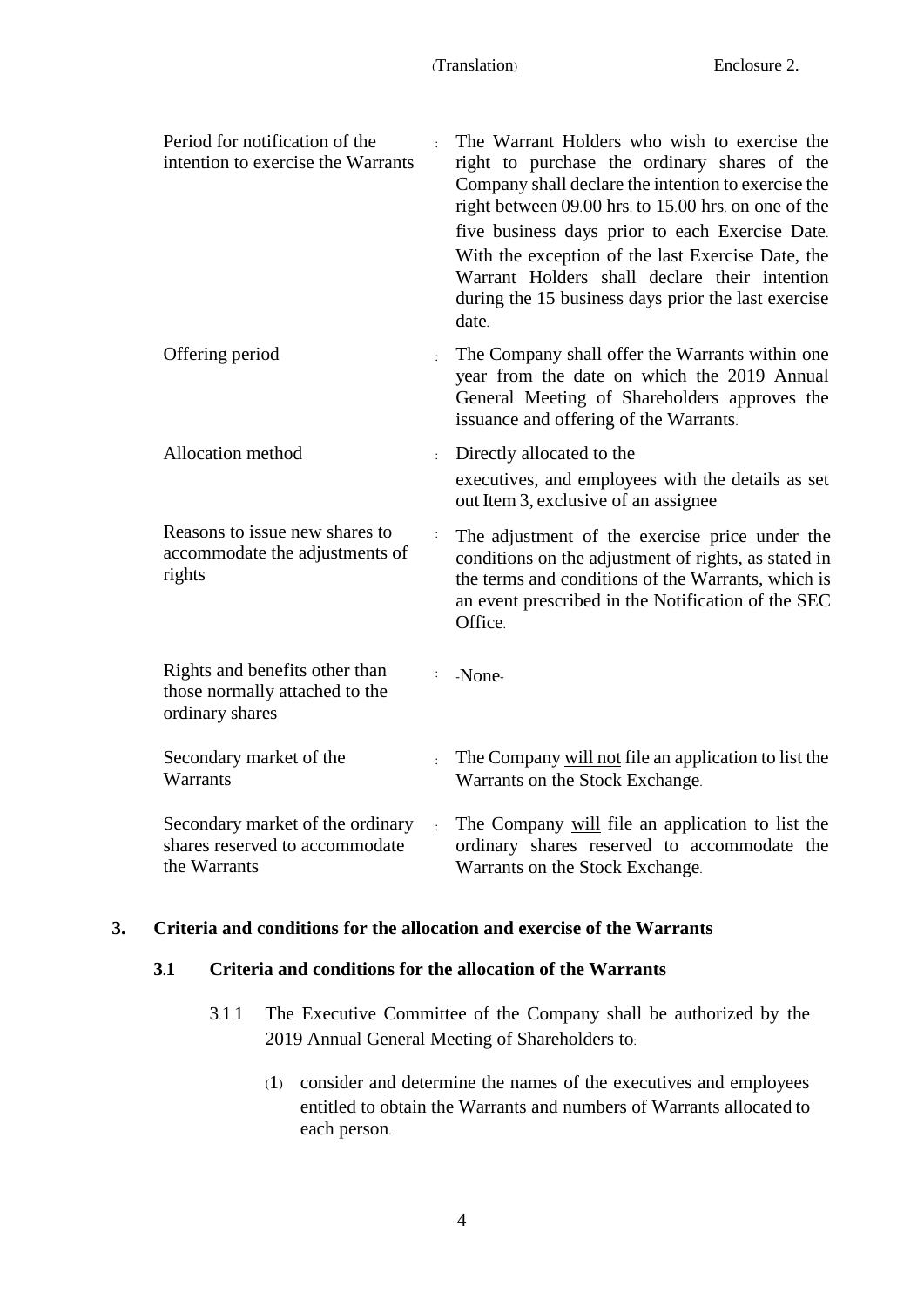Therefore, no directors who are entitled to obtain the Warrants and numbers of Warrants allocated.

Therefore, no executive, and/or any employee will be entitled to the Warrants in an amount exceeding 5 percent of the total number of Warrants will be set out Item 4.

- (2) change, increase, or decrease of the number of the Warrants allocated to the executives and employees.
- 3.1.2 In the event that the executives, and/or employees fail to exercise the right under the Warrants as specified in Item 3.2.2, the Company is able to allocate such Warrants received from the executives, and/or employees to other executives and employees, as considered and allocated by the Executive Committee. In this regard, the Executive Committee shall take into account the relevant rules, conditions, and procedures in compliance with the Notification of the Capital Market Supervisory Board No. Tor Chor. 32/2551 Re: Offer for Sale of Newly-issued Securities to Directors or Employees, dated 15 December 2008 ( including any amendment thereto) as well as other relevant rules and regulations.
- 3.1.3 The qualifications of the executives, and employees who will be entitled to the allocation of the Warrants:

The executives and employees entitled to the allocation of the Warrants must have been employed by the Company before 31 January 2019, or the executives and employees of the Company who are at least the 4<sup>th</sup> level or equivalent.

In the case of the executives and employees employed since 1 February 2019 or the executives and employees of the Company in a position lower than the 4<sup>th</sup> level or equivalent, the Executive Committee of the Company will consider the allocation of the Warrants individually in accordance with the benefit to the Company.

- 1. The numbers of the Warrants to be allocated to each of the executives, and employees are not required to be equal. The numbers of the allocation will depend on the position, experience, years of service, performance, potential, and the benefit to the Company.
- 4. Other cases apart from Item 1, 2, and 3, shall be considered by the Executive Committee of the Company.

# **3.2 Conditions on the exercise of rights under the Warrants**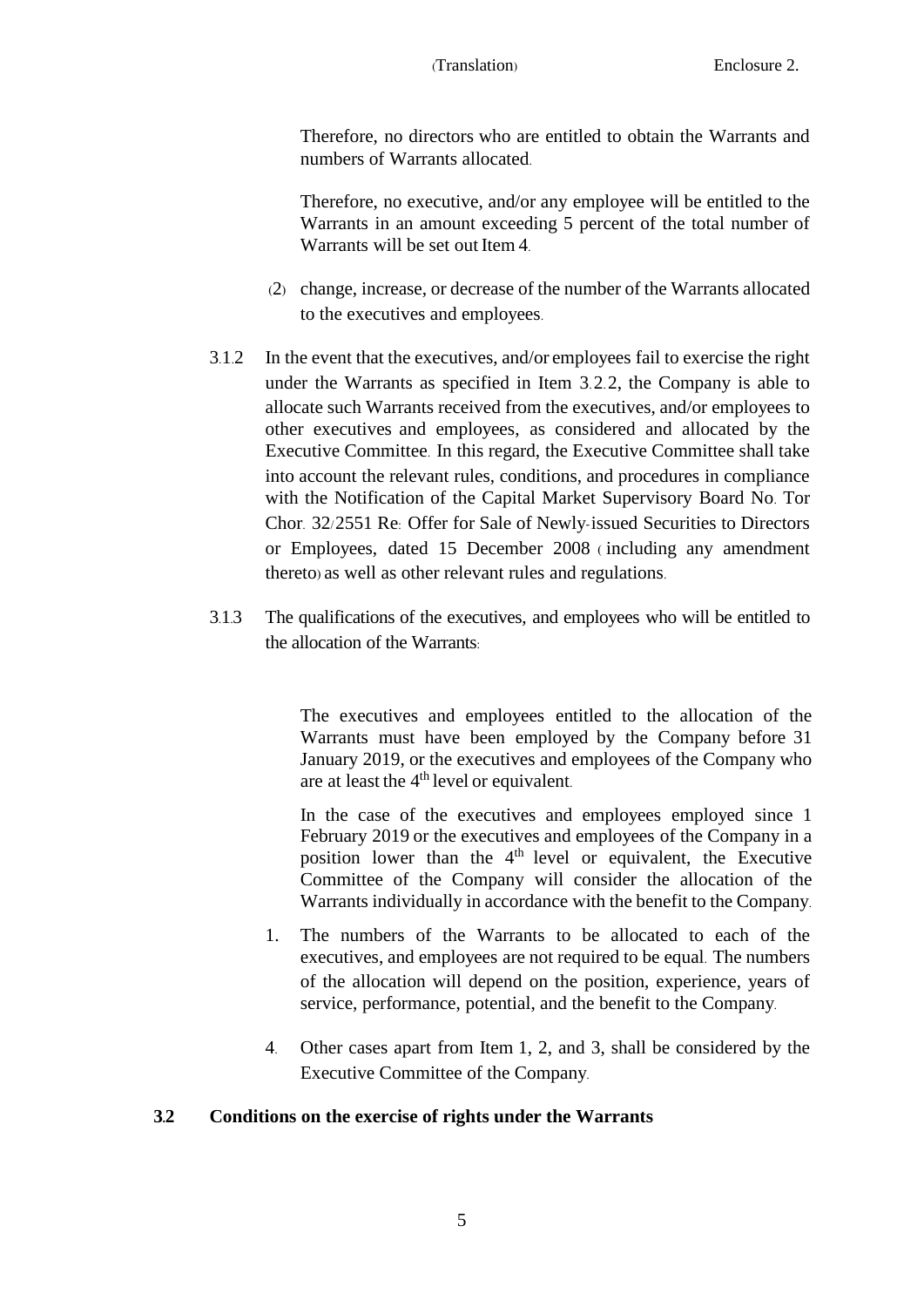- 3.2.1 The Warrant Holder must retain his/her status as a executive and employee on the Exercise Date.
- 3.2.2 The conditions for the Warrant Holder who no longer is a executive, and employee are:
	- (a) *Disability:* The right of the Warrants which have yet to reach the Exercise Date may be immediately exercised and the right of the Warrants in respect of which the Exercise Date has been reached may be exercised as per usual.
	- (b) *Death:* The right of the Warrants which have yet to reach the Exercise Date may be immediately exercised by the heir or beneficiary of the Warrant Holder, and the right of the Warrants in respect of which the Exercise Date has been reached may be exercised as per usual by the heir or the beneficiary of the Warrant Holder.
	- (c) *Retirement*: The right of the Warrants which have yet to reach the Exercise Date may be immediately exercised and the right of the Warrants in respect of which the Exercise Date has been reached may be exercised as per usual.
	- (d) *Termination of employment in any situation be including resignation, dismissal, or discharge:* The right of the Warrants which have yet to reach the Exercise Date will be under the discretion of the Executive Committee of the Company to determine the right to which such executives, and employees are entitled as it deems appropriate on a caseby-case basis.
- 3.2.3 Unless otherwise determined by the Executive Committee of the Company, in the case in which the Warrant Holder ceases to be a executive, or employee including the resignation, dismissal, or discharge in any situation, the Warrant Holder shall no longer exercise the Warrants and shall immediately return the Warrants which have not been exercised to the Company. The Executive Committee of the Company is authorized to accordingly allocate such unexercised Warrants to the other executives and employees of the Company as it deems appropriate under the condition that the allocation must not result in the person to whom the Warrants are allocated holding an aggregate amount of Warrants of exceeding five percent of the total number of issued Warrants.
- 3.2.4 If the executives, and employees fail to or partly exercise the right to purchase the ordinary shares under the Warrants, and the Warrants are at their expiration date, it shall be considered that the executives, and employees of the Company waive the right under the remaining Warrants. Such executives, and employees will have no right to claim any compensation from the Company.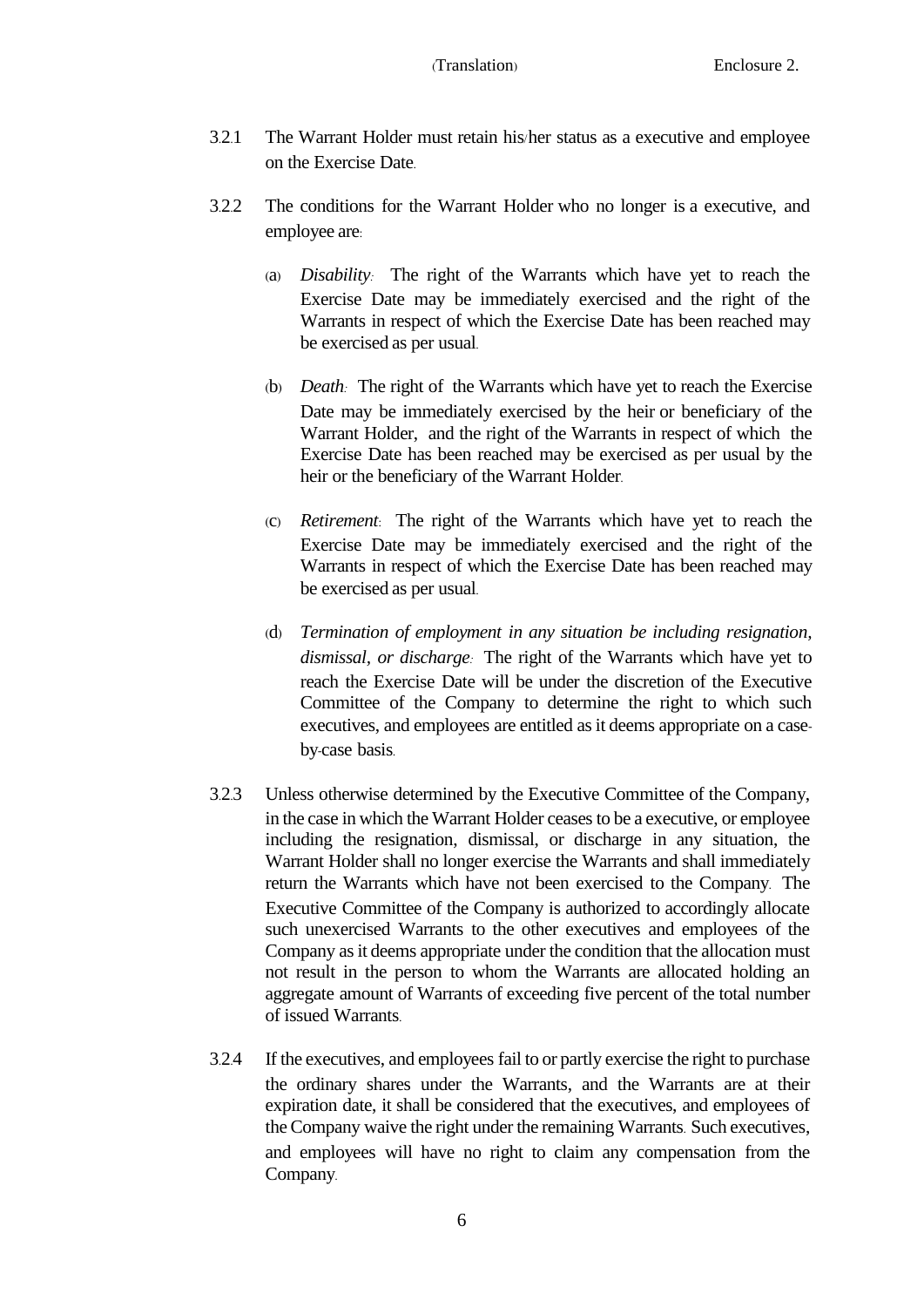3.2.5 The Executive Committee of the Company is authorized to consider, determine, or amend the conditions for the exercise of rights under the Warrants, which may be different from those specified above.

## **4. List of all directors entitled to the allocation of the Warrants more than 5%**

**- None**

## **5. Effects on the shareholders**

#### **5.1 Effects on Price Dilution**

In the event that the right under the 8,000,000 units of Warrants allocated to the executives, and employees is fully exercised, the issuance and offering of the Warrants to the executives, and employees will affect the market price of the Company's shares (Price Dilution) which can be calculated as follows:

## Market price before offering – Market price after offering\* Market price before offering

Remarks:

| * Market price after | (Market price before offering x) | (Exercise price x Number of shares)                                      |
|----------------------|----------------------------------|--------------------------------------------------------------------------|
| $offering =$         | Number of paid-up shares)        | reserved for this offering.                                              |
|                      |                                  | Number of paid-up shares $+$ Number of shares reserved for this offering |

The exercise price of the Warrants allocated to the directors and executive, and employees from the weighted average price of the Company's shares on the Stock Exchange of Thailand. ( "SET") after 15 consecutive days. It will affect the market price of the Company's shares (Price Dilution) by 0.0012 baht

## **5.2 Effects on Earnings per Share Dilution and Control Dilution**

In the event that the right under the 8,000,000 units of Warrants allocated to the executives, and employees of the Company is fully exercised, the issuance and offering of the Warrants to the executives, and employees will have an impact upon the decrease of the earnings per share dilution and control dilution which can be calculated as follows:

| offering                                                                                       | Number of reserved shares in this : Not exceeding 8,000,000 shares (with the<br>par value of THB0.50 per share) |
|------------------------------------------------------------------------------------------------|-----------------------------------------------------------------------------------------------------------------|
| the Company                                                                                    | Number of total issued shares of : 2,449,073,932 shares (with the par value<br>of THB 0.50 per share)           |
| Effects on the earnings per share $\therefore$ 0.3256 percent<br>dilution and control dilution |                                                                                                                 |